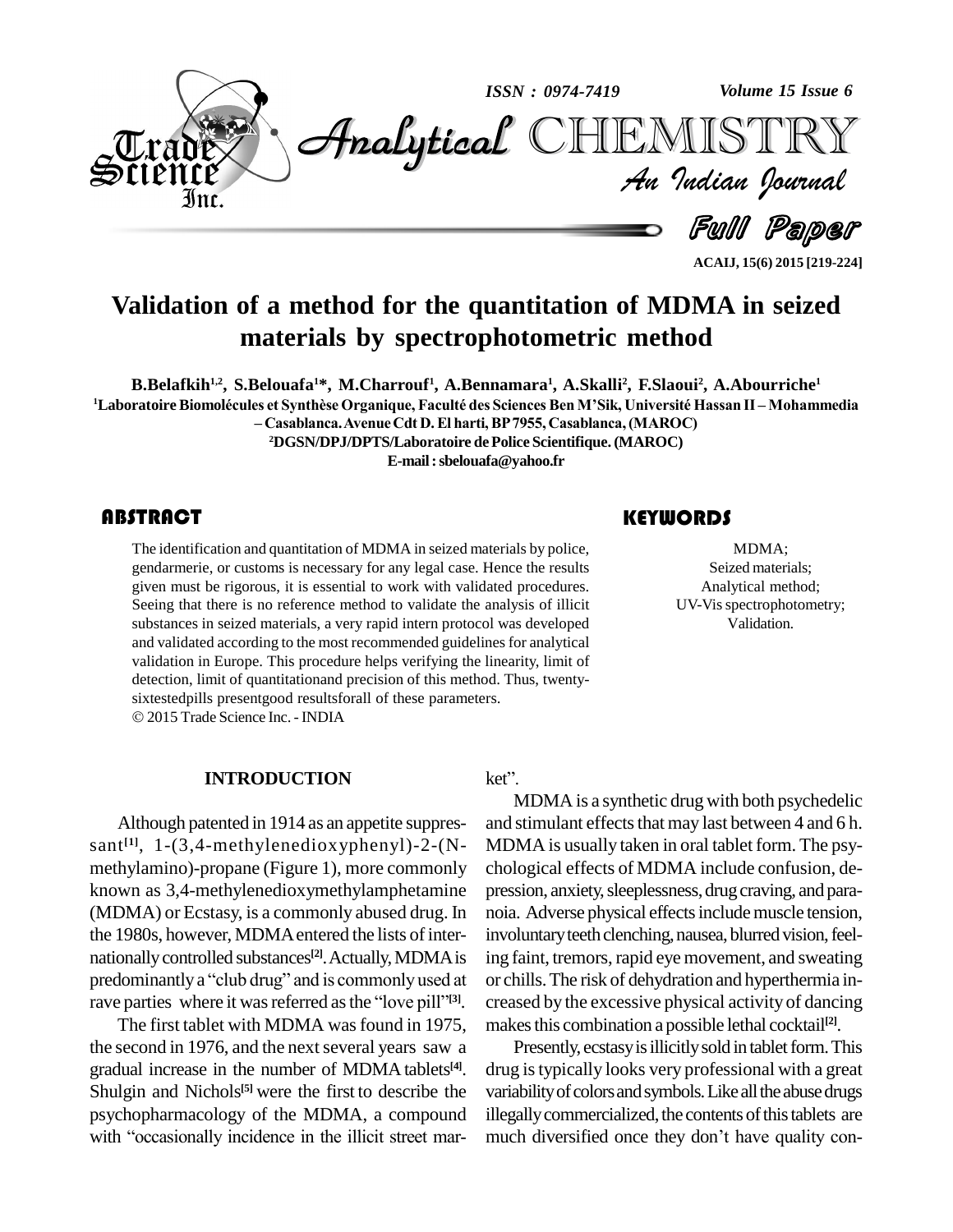# Full Paper

trol of tablets produced.

The illicit manufacturing of this drug results in MDMA dosesthat may vary from 0 to 200 mg per tablet **[6]**.

Seeing that the consumption of one to five pills in a rave party, the total variation of MDMA dose could be sufficientlyhigh to cause an overdose.

Also to MDMA, other psychoactive compounds maybe present like amphetamine, heroin, cocaine, and others.

MDMA tablets analysis could be used to deter mine the presence or absence of MDMA in tablets called ecstasy, the variability of the contents and the dangermine the presence or absence of MDMA in tablets called<br>ecstasy, the variability of the contents and the danger-<br>ous chemical associations made on tablet's production by drug dealers on the same tablet. Certainly, tablets with similar physical appearances may have different chemical compositions.

Because of the growing abuse of this substance, a number of analytical methods such as immunoassays<sup>[7-line</sup> **11]**, gas chromatography (GC) **[7-14]**, liquid chromatography (LC) **[14-22]**, capillary electrophoresis(CE) **[20,23,24]** and more recently high-performance liquid chromatography (HPLC)<sup>[25,26]</sup> have been developed for its determination.

The purpose of this study was to develop and validate a very rapid, simple and sensitive method to characterize ecstasy tablets, seized in Morocco, especially with regard to MDMA contents variations. The results show that the method is applicable by the police.

#### **METHODOLOGY**

#### **Reagents and samples**

Analytical standard MDMA was obtained from LGC Standards France. Twenty-six samples of ecstasy tablets were provided by Moroccan Civil Police. Distilled water was used to prepare all solutions.

#### **Physical analysis**

Ecstasy tablets were separated by physical char acteristics, color, logo,shape and mass priorto analy sis.

## Analytical**Sample preparation**

*Indian*<br>*Indian*<br>*I*<br>*Indian bournal* Ecstasy tablets were crushed to obtain a fine pow der. 10 mg of each sample was dissolved in 10 mLof distilled water. The tubes containing the solutions were

CHEMISTRY



**Figure 1 : Chemicalstructure of MDMA**

stayed in ultrasound for 15 min at 40°C. After centrifugation, filtration and dilution a concentration of  $100 \mu g$ / ml were prepared for each sample.The solutions were then read at selected wavelength.

#### **Spectrophotometric analysis**

Instrument used, for spectrum and absorbance measurements, was an UV-3100PC spectrophotom eter with a pair of 1 cm matched quartz cells.

#### **Validation ofspectrophotometric method**

The method was validated to complywith specified requirements using the most recommended guidelines for analytical validation in Europe<sup>[27,28]</sup>, including the most widely applied analytical-performance characteristics such as linearity, limit of detection (LOD) and quantitation (LOQ) and precision.

#### **Calibration curves**

The calibration curve of MDMA (reference curve) was made using appropriate amounts of the MDMA standard diluted with distilled water to reach 10, 20, 50, 80 and 100 μg/mL MDMA concentrations.

#### **Limit of detection and of quantification**

The limit of detection (LOD) was set as the minimum compound concentration that could be detected with an acceptable level of precision. LOD samples were analyzed as unknown samples in ten replicates.

The limit of quantification (LOQ) was set as the last point of calibration curve  $(1.35 \,\mu\text{g/mL})$  that presented an acceptable level of precision.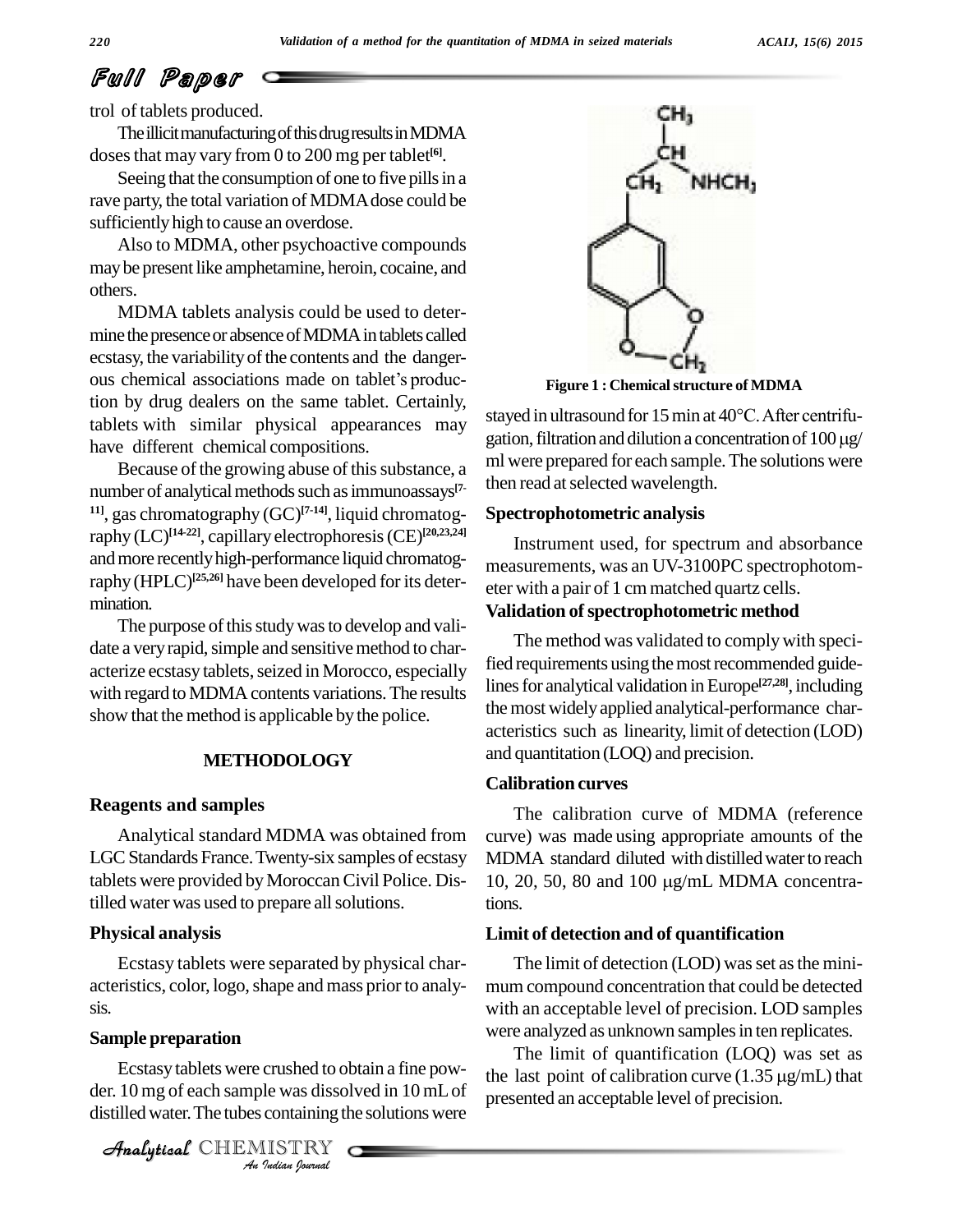



**Figure 2 : Some ecstasy tabletsseized and analyzed; Tabletsshow different colors and logos**



**Figure 3 : Linear regression analysis of the calibration curve**<br> **of MDMA in UV-Vis spectrophotometer. Each point is the mean**<br>  $\pm$  **SD** of three experiments **ofMDMAinUV-Visspectrophotometer.Eachpointisthemean**

| TABLE 1: ANOVA table |    |                                |                                                                         |  |                                                 |      |
|----------------------|----|--------------------------------|-------------------------------------------------------------------------|--|-------------------------------------------------|------|
| SS                   | df | <b>Variance</b>                | F                                                                       |  | $\mathbf{F}_{\text{critical}}$ p-value $\alpha$ |      |
|                      |    |                                | 8.963818 1 8.963818 F=92410494.85 4.96                                  |  | 1.000                                           | 0.05 |
|                      |    |                                | 4.03 $10^{-6}$ 3 1.34333 $10^{-6}$ F <sub>n1</sub> = 1.24633 3.71 3.000 |  |                                                 | 0.05 |
|                      |    | $9.7 10^{-7}$ 10 $9.7 10^{-8}$ |                                                                         |  |                                                 |      |
| 8.963823 14          |    |                                |                                                                         |  |                                                 |      |

**TABLE 2 : Limit of detection and limit of quantification data** 

| Number $(n)$            | 10        |
|-------------------------|-----------|
| Mean $(d)$              | 2.54293   |
| Standard Deviation (Sd) | 0.1352983 |
| CV <sub>0</sub>         | 5.32      |
| Precision               | 82.02     |
| <b>LDM</b>              | 0.406     |
| LQM                     | 1.35      |
| R (Ratio of Conformity) | 6.26      |

#### **Precision**

The precision of the method was tested in terms of replicability and repeatability.

Replicability result indicates the precision under the same operating conditions (same analyst, same apparatus and same day) over a short interval of time.

To evaluate replicability, concentrations used in the calibration curve were analyzed in ten repli-

| <b>TABLE 3 : Results of precision study</b> |  |  |
|---------------------------------------------|--|--|
|---------------------------------------------|--|--|

|                                   | <b>Repeatability</b>     | <b>Replicability</b>  |           |
|-----------------------------------|--------------------------|-----------------------|-----------|
|                                   | $1st$ day                | $2nd$ day             |           |
| Number $(n)$                      | 10                       | 10                    | 10        |
| Mean $(d)$                        | 48.2531                  | 49.05252              | 50        |
| <b>Standard Deviation</b><br>(Sd) | 0.0264673                | 0.056026              | 0.0168736 |
| CV <sub>6</sub>                   | 0.054851                 | 0.11421617            | 0.03356   |
| Precision                         | 96.38%                   | 98.068%               | 99.45%    |
| $t_{\rm crit}$ (95;9)             | 2.262                    | 2.262                 |           |
| Error                             | 3.62                     | 1.931562              |           |
| Confidence Interval               | $48.253 \pm$<br>0.019    | $49.288 \pm$<br>0.196 |           |
| Mean of means                     | 48.65281                 |                       |           |
| Mean of Standard<br>deviation     | 0.04124665               |                       |           |
| $CV_{FI}$ %                       | 8.47775 10 <sup>-4</sup> |                       |           |

cates. Precision was determined asthe %CV (coeffi cient of variation) of the MDMA concentration calculated for each of the ten replicates.

Repeatability result indicates the precision under the following operating conditions: same analyst, same apparatus and different days.

To evaluate repeatability, concentrations used in the calibration curve were analyzed in ten replicates on two different days. Precision was determined asthe %CVoftheMDMA concentration calculated foreach of the ten replicates.

#### **RESULTS**

### **Identification of physical characteristics of illicit ecstasy tablets**

in this study. The ecstasy tablets had a large variety of *Indian*<br>*Indian*<br>*I Indian*<br>*IISTRY*<br>*IISTRY* Figure 2 shows some examples of tablets analyzed physical characteristics. The tablets were embossed with logos (eg. Mitsubischi, Cherry, Star, Nike, Chanel, Crocodile, Champignon, Crushed, Heart) and dyed

CHEMISTRY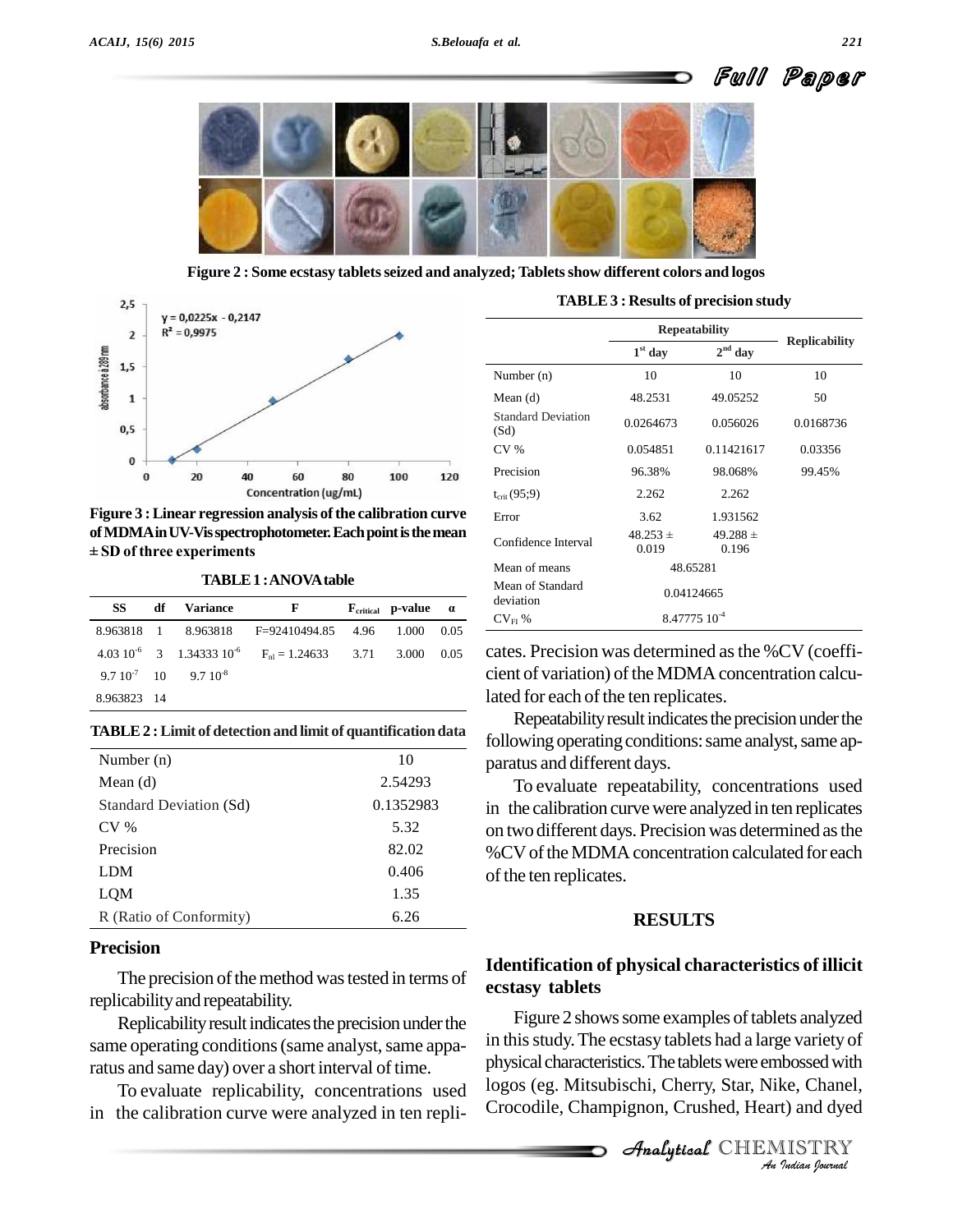# Full Paper

**TABLE4 : Characteristics and quantitative results ofseized ecstasy tablets**

| ecstasy tablets   |                      |        |       |                                        |
|-------------------|----------------------|--------|-------|----------------------------------------|
| ${\bf N}^{\sf o}$ | Logo                 | Color  |       | Mass (mg) MDMA content per tablet (mg) |
| $\mathbf{1}$      |                      | yellow | 206.1 | 40.29                                  |
| $\overline{c}$    | Y                    | blue   | 253.8 | 101.14                                 |
| 3                 | Mitsubischi          | yellow | 298   | 161.34                                 |
| $\overline{4}$    |                      | blue   | 230   | 69.67                                  |
| 5                 |                      | green  | 300   | 30.75                                  |
| 6                 |                      | white  | 290   | 42.45                                  |
| 7                 |                      | white  | 10    | 3.3                                    |
| 8                 | Cherry               | white  | 220   | 82.21                                  |
| 9                 | Star                 | Orange | 350   | 158.39                                 |
| 10                | Y                    | blue   | 320   | 180.40                                 |
| 11                | Nike                 | yellow | 330   | 140.46                                 |
| 12                |                      | white  | 230   | 112.5                                  |
| 13                | Chanel               | pink   | 200   | 76.78                                  |
| 14                | R                    | blue   | 240   | 106.86                                 |
| 15                | Crocodile            | blue   | 320   | 47.93                                  |
| 16                | Crocodile            | white  | 240   | 73.08                                  |
| 17                | Nike                 | blue   | 180   | 76.32                                  |
| 18                | R                    | blue   | 340   | 145.14                                 |
|                   | 19 Champignon yellow |        | 288   | 116.84                                 |
| 20                | B                    | yellow | 210   | 96.49                                  |
| 21                | Crushed              | yellow | 780   | 165.9                                  |
|                   | 22 Champignon yellow |        | 288   | 128.25                                 |
|                   | 23 Champignon yellow |        | 290   | 112.11                                 |
|                   | 24 Champignon yellow |        | 290   | 133.31                                 |
| 25                | Heart                | blue   | 136   | 15.40                                  |
| 26                |                      | Orange | 261   | 186.19                                 |

with various colors.

Consequently, general physical characteristics have shown no relationship with their inherent chemical contents. This is important information for police as it is not possible to associate a lotof tablets with a local drug dealer only bythe physical appearance alone.

#### **Validation of analytic method**

The linearity of the calibration curve was confirmed over the MDMA concentration range (10-100 µgD mL) as shown in Figure 3. Typical regression equation for reference calibration curve was  $y = 0.022x - 0.214$  $(r^2=0.997)$ .

*Is* of three rep<br>*I* the linearity<br>*I* ISTRY<br>*Indian Iournal*  $\frac{-0.997}{\text{To compare the results of three repetitions, Fischer}$ test was used to validate the linearity range (TABLE 1).  $F<sub>nl</sub>$  ratio is less than the critical value of F corre-

CHEMISTRY

sponding to Fisher variable (0.05,3,10). Then, the re sults show that the linear range is validated.  $F_1$  ratio is greater than the critical value of F corresponding to Fisher variable (0.05,1,10). So, the regression model is acceptable.

The LOD (TABLE 2), defined as the lowest detectable concentration on the calibration curve where both accuracy and precision should be within the maximum tolerableCV of 5.32%, was deemed to be 0.406 ?gD mL. The LOD concentration was assayed in ten replicates. This LOD is adequate for the analysis of forensic samples, as this value falls within the concentration range of MDMA in many ecstasy tablets analyzed. Furthermore, Ratio of Conformity  $(6.26)$  is between 4 and  $10^{[27]}$ , so LOD is validated.

The results of precision evaluation were found to be satisfactory and are reported in TABLE 3. The standard deviations and the percentage recoveries (not more than 2%) indicate good precision of the method.

#### **Quantitative analysis of MDMA in ecstasy tablets**

Twenty-six real forensic samples of ecstasy tablets from different batches containing MDMA were used in the quantification analysis.

The results had shown great variation in MDMA contents among the samples, from 3.3-186.19 mg/tablet. TABLE 4 shows the quantitative results of ecstasy tablets.

#### **DISCUSSION**

The proposed method forthe quantitative analysis of MDMA in ecstasy tablets is sufficiently precise.

Chemical analyses of these tablets proved that some with similar physical appearance had different chemical compositions. They provide the variations in MDMA concentrations used in ecstasy tablets. But, that does not prevent different logos and colors may have the same composition.

In 1998, Handy declared: "It seems that the probability on an ecstasy tablet present only MDMA in its<br>composition decreases as the popularity of the drug<br>raises up<sup>21291</sup>. composition decreases as the popularity of the drug raises  $up$ <sup> $\text{''[29]}$ </sup>.

Although tablets with an association between MDMA and others psychoactive compounds may be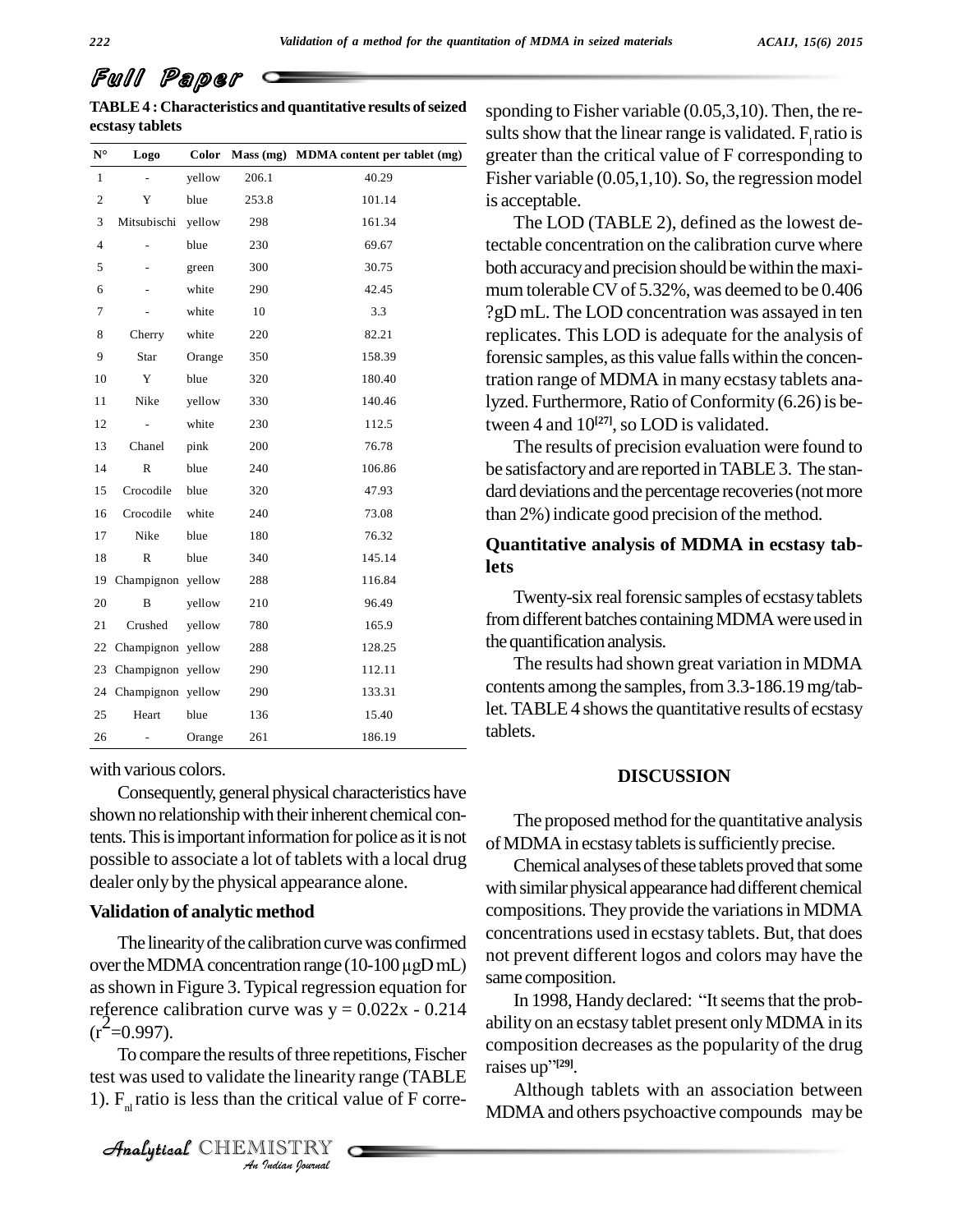correspond to only a minority of the tablets, these as sociations could be dangerous.

An additional toxicological relevant feature of our study was the large variation of MDMA contents in different ecstasy tablets seized in Morocco. The tablets had MDMA concentrations varying from 3.3-186.19 mg/tablet.

Considering the great variation found in this study, we could suppose that the amount of tablets ingested during a rave party has also an enormous variation. This is most dangerous situation for the ecstasy abuser. The use of 10 tablets of sample 7, for example, during a long rave party corresponds only to 17.72% of MDMA dose presentsin a single tablet of ecstasy sample 26.

This is particularly dangerous, because drug dealers often claimecstasytablets have the same composition.To the abuser, the control of ecstasydoses occurs in terms of number of tablets. In the previously example, the consumption of 10 tablets of ecstasy sample 7 of ourstudy could give the false impression to the abuser of a secure dose with the ingestion of this number of ecstasy tablets. However, in other occasion, if the ec stasysupplier changes and sells a tabletwith the chemi cal composition of ecstasy sample 26 in ourstudy, the consumption of the same 10 tablets could give an  $R.0$ . Hughes, MDMA blood level in the range of serious toxicity or fatality (from  $0.5 \text{ mg/L}$  to  $10 \text{ mg/L}$ ).

#### **CONCLUSION**

A simple and rapid spectrophotometric method for determination of MDMA was developed and vali dated.

We have shown great variability in MDMA amounts in ecstasy tablets seized in Morocco, and the potential toxicity associated to the sum of this variation and the pattern of ecstasy abuse. Due to the usually unknown composition of the tablets, consumers are not aware of the quality and quantity of MDMA in ecstasy tablets, and due to their unpredictable effects, consumption of these drugs provides a considerable risk of severe intoxication.

Finally, the method is applicable by the police for quantitation of MDMA in tablets and powders.

#### **REFERENCES**

- **[1]** E.Merck; VerfahrenzurDarstellung von Alkylox yaryl, Dialyloxaryl- und Alkylenedioxy-arylamin opropanenbzw, derenAmstickstoffMonoal kyliertenDerivaten. German Patent, 274-350 **(1914)**.
- **[2]** Office of National Drug Policy; MDMA (ecstasy), Microgram, **139(6)**, 149-56 **(2002)**.
- **[3]** B.Jackson, A.Jr.Reed; JAMA, **211**, 830 **(1970)**.
- **[4]** C.L.Renfroe; J.Psychoactive Drugs, **18**, 363 **(1986)**.
- [5] A.T.Shulgin, D.E.Nichols; The pharmacology of hallucinogens. Characteristics of thress new psychoto mimetics, (1stedn), Pergamon Press; New York, USA, **(1978)**.
- **[6]** A.C.Parrott; Psychopharmacology (Berl), **173**, 234 **(2004)**.
- **[7]** A.Dasgupta, S.Saldana, G.Kinnaman, M.Smith, K.Johansen; Clin. Chem., **39**, 104**(1993)**.
- **[8]** A.Poklis, K.V.Hall, R.A.Eddleton, R.L.Fitzgerald, J.J.Saady, S.C.Bogema; ForensicSci.Int., **59**, 63 **(1993)**.
- **[9]** P.Kintz, V.Cirimele, A.Tracqui, P.Mangin; J.Chro matogr.B, **670**, 162 **(1995)**.
- **[10]** H.K.Ensslin, K.A.Kovar, H.H.Maurer; J.Chro matogr.B, **683**, 189 **(1996)**.
- **[11]** G.W.Kunsman, B.Levine, J.J.Kulman, R.L.Jones, C.I.Fujiyama, M.L.Smith; J.Anal.Toxicol., **20**, 517 **(1996)**.
- **[12]** B.K.Gan, D.Baugh, R.H.Liu, A.S.Walia; J.ForensicSci., **36**, 1331 **(1991)**.
- **[13]** P.Lillsunde,T.Korte;J.Anal.Toxicol., **15**, 71 **(1991)**.
- **[14]** H.J.Helmin, K.Bracher, D.Bourquin, D.Voalanthen, R.Brenneisen, J.Styk; J.Anal.Toxicol., **20**, 432 **(1996)**.
- **[15]** F.T.Jr.Noggle, C.R.Clark, A.K.Valaer, J.DeRuiter; J.Chromatogr.Sci., **26**, 410 **(1988)**.
- **[16]** F.T.Jr.Noggle, C.R.Clark, J.DeRuiter; J.Chromatogr.Sci., **27**, 240 **(1989)**.
- **[17]** E.R.Garett, K.Seyda, P.Marroum; Acta Pharm.Nord., **3**, 9 **(1991)**.
- **[18]** F.T.Jr.Noggle, C.R.Clark, S.Andurkar,J.DeRuiter; J.Chromatogr.Sci., **29**, 103 **(1991)**.
- **[19]** H.J.Helmin, R.Brenneisen; J.Chromatogr., **593**, 87 **(1992)**.
- Analytical**[20]** R.E.Michel, A.B.Rege, W.J.George; J.Neurosci., **50**, 61**(1993)**.
- *J.Neurosci.,<br>3.D.Ferrara;<br>IISTRY<br><i>Indian Iournal* **[21]** L.Tedeschi, G.Frison, R.Giorgetti, S.D.Ferrara; Int.J.Leg. Med., **105**, 265 **(1993)**.

**Analytical** CHEMISTRY

Full Paper